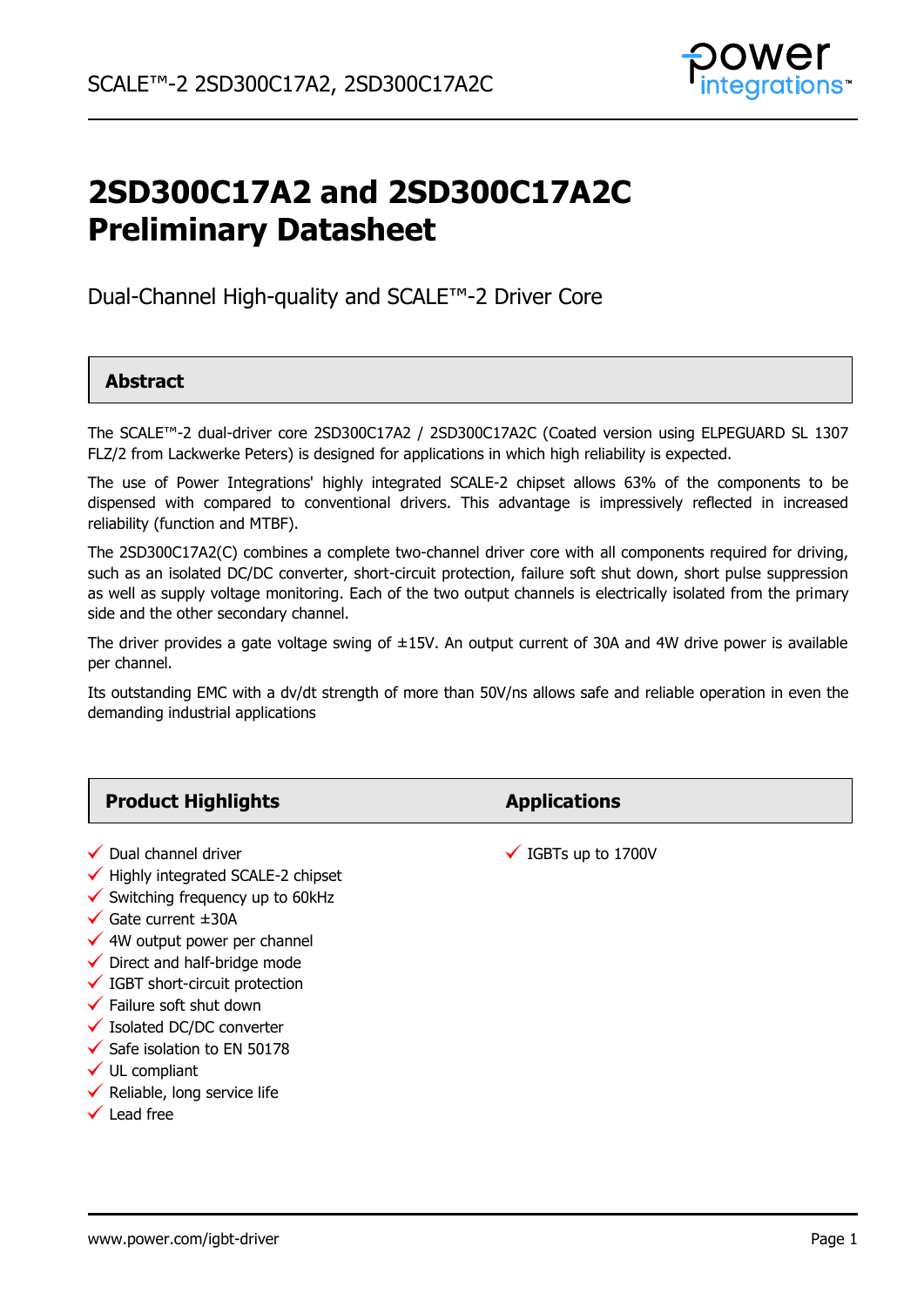

# **Safety Notice!**

The data contained in this data sheet is intended exclusively for technically trained staff. Handling all highvoltage equipment involves risk to life. Strict compliance with the respective safety regulations is mandatory!

Any handling of electronic devices is subject to the general specifications for protecting electrostatic-sensitive devices according to international standard IEC 60747-1, Chapter IX or European standard EN 100015 (i.e. the workplace, tools, etc. must comply with these standards). Otherwise, this product may be damaged.

### **Important Product Documentation**

This data sheet contains only product-specific data. For a detailed description, must-read application notes and important information that apply to this product, please refer to "2SD300C17 Description & Application Manual" on [www.power.com/igbt-driver/go/2SD300C17.](http://www.power.com/igbt-driver/go/2SD300C17)

### **Absolute Maximum Ratings**

| <b>Parameter</b>                   | <b>Remarks</b>                                       | Min    | Max               | Unit               |
|------------------------------------|------------------------------------------------------|--------|-------------------|--------------------|
| Supply voltage $V_{DC}$            | VDC to GND                                           | 0      | 16                | V                  |
| Supply voltage V <sub>DD</sub>     | VDD to GND                                           | 0      | 16                | v                  |
| Logic input voltages               | INA, INB and Mod to GND                              | $-0.5$ | 20                | v                  |
| Logic output voltages              | SOA and SOB to GND                                   |        | $-0.5$ VDD $+0.5$ | v                  |
| SO <sub>x</sub> current            | Failure condition, total current                     |        | 20                | mA                 |
| Gate peak current $I_{\text{out}}$ | Note 1                                               | $-30$  | $+30$             | A                  |
| Gate resistance                    | Turn-on and turn-off                                 | 1      |                   | Ω                  |
| IGBT gate charge                   |                                                      |        | 50                | μC                 |
| Average supply current $I_{DC}$    | Notes 2, 3                                           |        | 540               | mA                 |
| Output power                       | Ambient temperature $\leq 70^{\circ}$ C (Notes 4, 5) |        | 4                 | W                  |
|                                    | Ambient temperature $\leq$ 85°C (Note 4)             |        | 3                 | W                  |
| Switching frequency f              |                                                      |        | 60                | <b>kHz</b>         |
| Test voltage (50Hz/1min.)          | Primary to secondary (Note 11)                       |        |                   | 5000 $V_{AC(eff)}$ |
|                                    | Secondary to secondary (Note 11)                     |        |                   | 4000 $V_{AC(eff)}$ |
| dV/dt                              | Rate of change of input to output voltage            |        | 50                | kV/µs              |
| Operating voltage                  | Primary and secondary to secondary side              |        | 1700              | $V_{peak}$         |
| Operating temperature              | Note 5                                               | -40    | 85                | °C                 |
| Storage temperature                | Note 14                                              | $-40$  | 50                | °C                 |
| Surface temperature                | Only for 2SD300C17A2C (Note 15)                      |        | 125               | °C                 |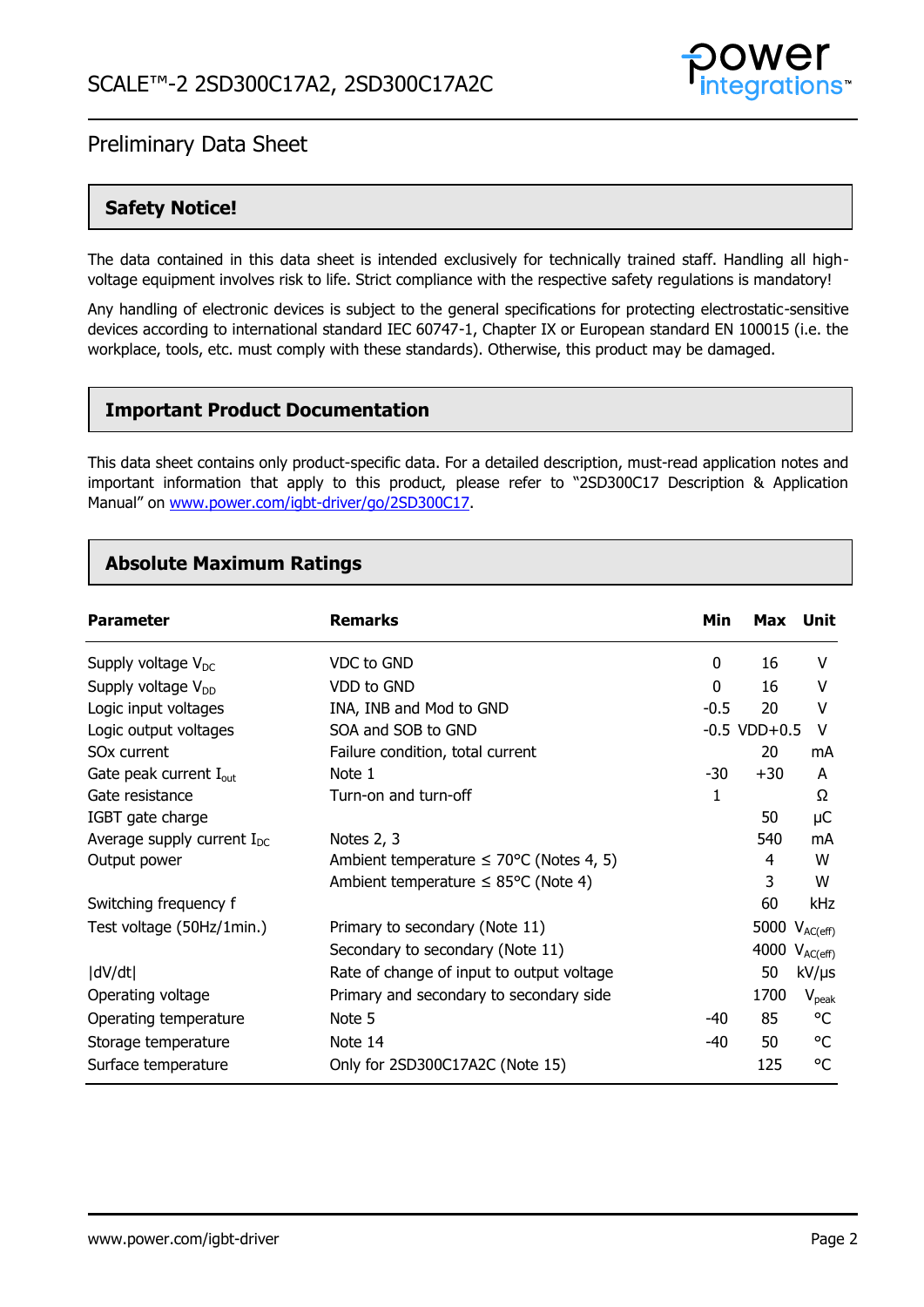

# **Recommended Operating Conditions**

| <b>Power Supply</b>     | <b>Remarks</b>                 | Min | Tvp        | Max Unit |   |
|-------------------------|--------------------------------|-----|------------|----------|---|
| Supply voltage $V_{DC}$ | VDC to GND                     | 14  | 15         | 16       | V |
| Supply voltage $V_{DD}$ | VDD to GND                     | 14  | 15         | 16       | V |
| Input logic level       | INx and Mod to GND, high level |     | <b>VDD</b> |          | v |
| Input logic level       | INx and Mod to GND, low level  |     | 0          |          | v |

# **Electrical Characteristics**

All data refer to +25°C and  $V_{DC} = V_{DD} = 15V$  unless otherwise specified.

| <b>Power supply</b>                     | <b>Remarks</b>                     | Min            | <b>Typ</b> | <b>Max</b> | Unit        |
|-----------------------------------------|------------------------------------|----------------|------------|------------|-------------|
| Supply current $I_{DC}$                 | Without load                       |                | 65         |            | mA          |
| Supply current $I_{DD}$                 | Direct mode, $f = 0$ Hz            |                | 14         |            | mA          |
| Supply current $I_{DD}$                 | Direct mode, $f = 60kHz$           |                | 21         |            | mA          |
| Coupling capacitance $C_{io}$           | Primary to secondary, per channel  |                | 22         |            | pF          |
|                                         | Secondary to secondary             |                | 15         |            | pF          |
| <b>Power Supply Monitoring</b>          | <b>Remarks</b>                     | Min            | <b>Typ</b> | Max        | <b>Unit</b> |
| Supply threshold $V_{DD}$               | Primary side, clear fault          | 11.9           | 12.6       | 13.3       | v           |
|                                         | Primary side, set fault (Note 6)   | 11.3           | 12.0       | 12.7       | v           |
| Monitoring hysteresis                   | Primary side, set/clear fault      | 0.35           |            |            | v           |
| Supply threshold $V_{x+}$ - $V_{COMx}$  | Secondary side, clear fault        | 12.1           | 12.6       | 13.1       | v           |
|                                         | Secondary side, set fault (Note 7) | 11.5           | 12.0       | 12.5       | v           |
| Monitoring hysteresis                   | Secondary side, set/clear fault    | 0.35           |            |            | v           |
| Supply threshold $V_{COMX}$ - $V_{X}$ - | Secondary side, clear fault        | 5              | 5.15       | 5.3        | v           |
|                                         | Secondary side, set fault (Note 7) | 4.7            | 4.85       | 5          | V           |
| Monitoring hysteresis                   | Secondary side, set/clear fault    | 0.15           |            |            | V           |
| <b>Logic Inputs and Outputs</b>         | <b>Remarks</b>                     | Min            | <b>Typ</b> | <b>Max</b> | <b>Unit</b> |
| Input impedance                         | <b>INx and Mod</b>                 |                | 3.9        |            | $k\Omega$   |
| Turn-on threshold                       | V(INx)                             |                | 8.1        |            | V           |
| Turn-off threshold                      | V(INx)                             |                | 4.8        |            | V           |
| SOx output voltage                      | Failure condition, I(SOx) < 20mA   |                |            | 0.7        | V           |
| <b>Short-Circuit Protection</b>         | <b>Remarks</b>                     | Min            | <b>Typ</b> | <b>Max</b> | <b>Unit</b> |
| Rth value                               | Between RCx and COM x              | $\overline{2}$ |            | 70         | $k\Omega$   |
| <b>Blocking time</b>                    | Note 10                            |                | 27         |            | ms          |
|                                         |                                    |                |            |            |             |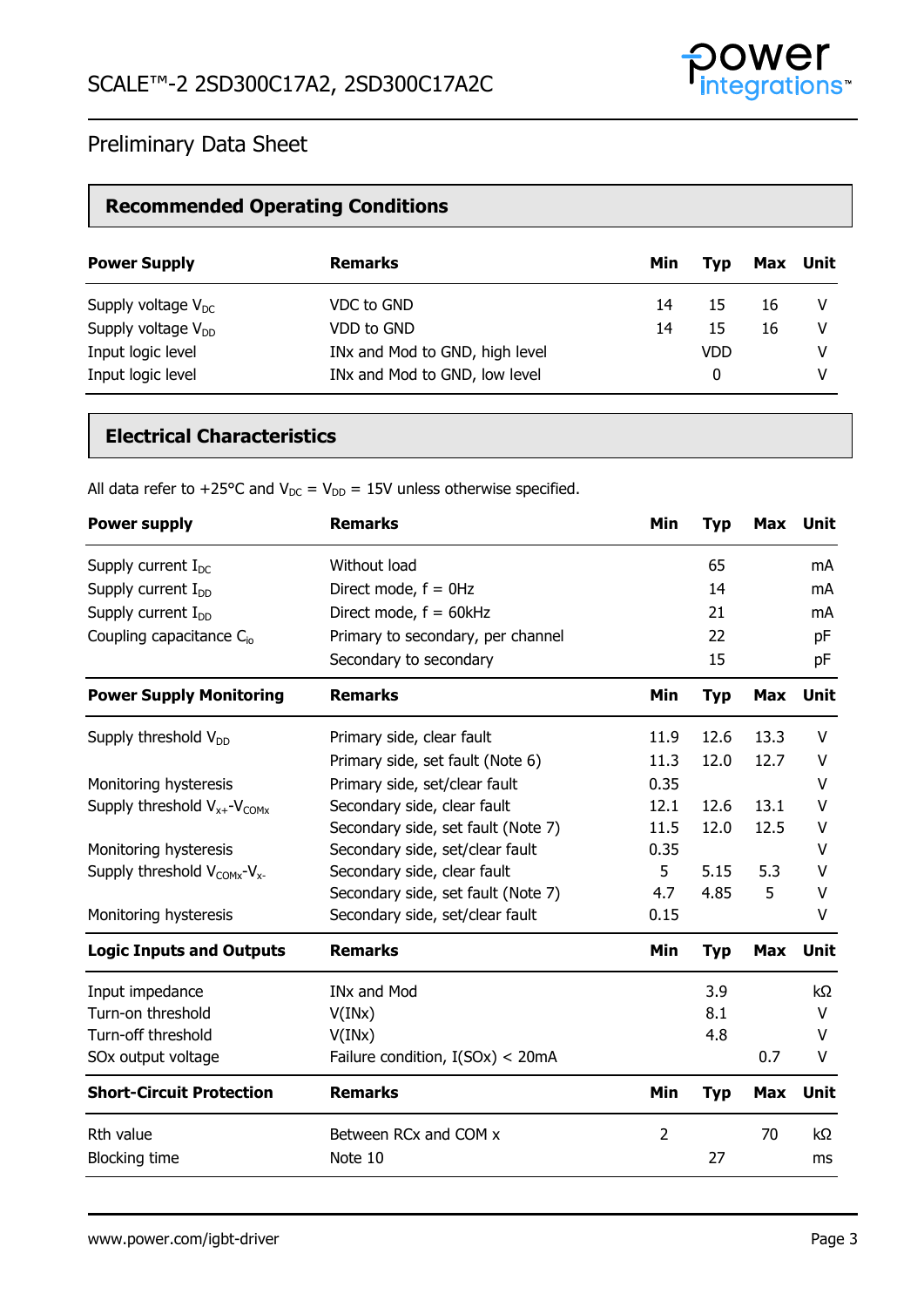

| <b>External Fault input</b>        | <b>Remarks</b>                                   | Min  | <b>Typ</b> | <b>Max</b> | Unit              |
|------------------------------------|--------------------------------------------------|------|------------|------------|-------------------|
| Threshold level                    | Between E.x and COM x                            |      | 5          |            | V                 |
| <b>Timing Characteristics</b>      | <b>Remarks</b>                                   | Min  | <b>Typ</b> | Max        | <b>Unit</b>       |
| Turn-on delay $t_{d(0n)}$          | Direct mode (Note 8)                             |      | 630        |            | ns                |
| Turn-off delay t <sub>d(off)</sub> | Direct mode (Note 8)                             |      | 490        |            | ns                |
| Short pulse suppression            | Turn-on command pulse width                      |      | 470        |            | ns                |
|                                    | Turn-off command pulse width                     |      | 300        |            | ns                |
| Dead time between channels         | Half-bridge mode, with $CA = CB = 0pF$ (Note 13) |      | 1.3        |            | μs                |
| Transmission delay of fault state  | Note 9                                           |      | 450        |            | ns                |
| <b>Output Voltage</b>              | <b>Remarks</b>                                   | Min  | <b>Typ</b> | <b>Max</b> | Unit              |
| Turn-on voltage                    | Gate $x$ to COM $x$                              |      | 15         |            | v                 |
| Turn-off voltage                   | Gate x to COM x                                  |      | $-15$      |            | V                 |
| <b>Electrical Isolation</b>        | <b>Remarks</b>                                   | Min  | <b>Typ</b> | Max        | Unit              |
| Test voltage (50Hz/1s)             | Primary to secondary side (Note 11)              | 5000 | 5050       | 5100       | $V_{\text{eff}}$  |
|                                    | Secondary to secondary side (Note 11)            | 4000 | 4050       | 4100       | $V_{\text{eff}}$  |
| Partial discharge extinction volt. | Primary to secondary side (Note 12)              | 1768 |            |            | $V_{peak}$        |
|                                    | Secondary to secondary side (Note 12)            | 1700 |            |            | $V_{\text{peak}}$ |
| Creepage distance                  | Primary to secondary side                        | 16.2 |            |            | mm                |
|                                    | Secondary to secondary side                      | 14.2 |            |            | mm                |
| Clearance distance                 | Primary to secondary side                        | 16.2 |            |            | mm                |
|                                    | Secondary to secondary side                      | 6.5  |            |            | mm                |
| Output                             | <b>Remarks</b>                                   | Min  | <b>Typ</b> | <b>Max</b> | Unit              |
| <b>Blocking capacitance</b>        | $Vx + to COM x$                                  |      | 9.4        |            | μF                |
|                                    | $COM \times$ to V $x$ -                          |      | 9.4        |            | μF                |

#### **Footnotes to the Key Data**

- 1) The maximum peak gate current refers to the highest current level occurring during the product lifetime. It is an absolute value and does also apply for short pulses.
- 2) The average supply input current is limited for thermal reasons. Higher values than specified by the absolute maximum rating are permissible (e.g. during power supply start up) if the average remains below the given value, provided the average is taken over a time period which is shorter than the thermal time constants of the driver in the application.
- 3) There is no means of actively controlling or limiting the input current in the driver. In the case of start-up with very high blocking capacitor values, or in case of short circuit at the output, the supply input current has to be limited externally.
- 4) The maximum output power must not be exceeded at any time during operation. The absolute maximum rating must also be observed for time periods shorter than the thermal time constants of the driver in the application.
- 5) An extended output power range is specified for maximum ambient temperatures of 70°C.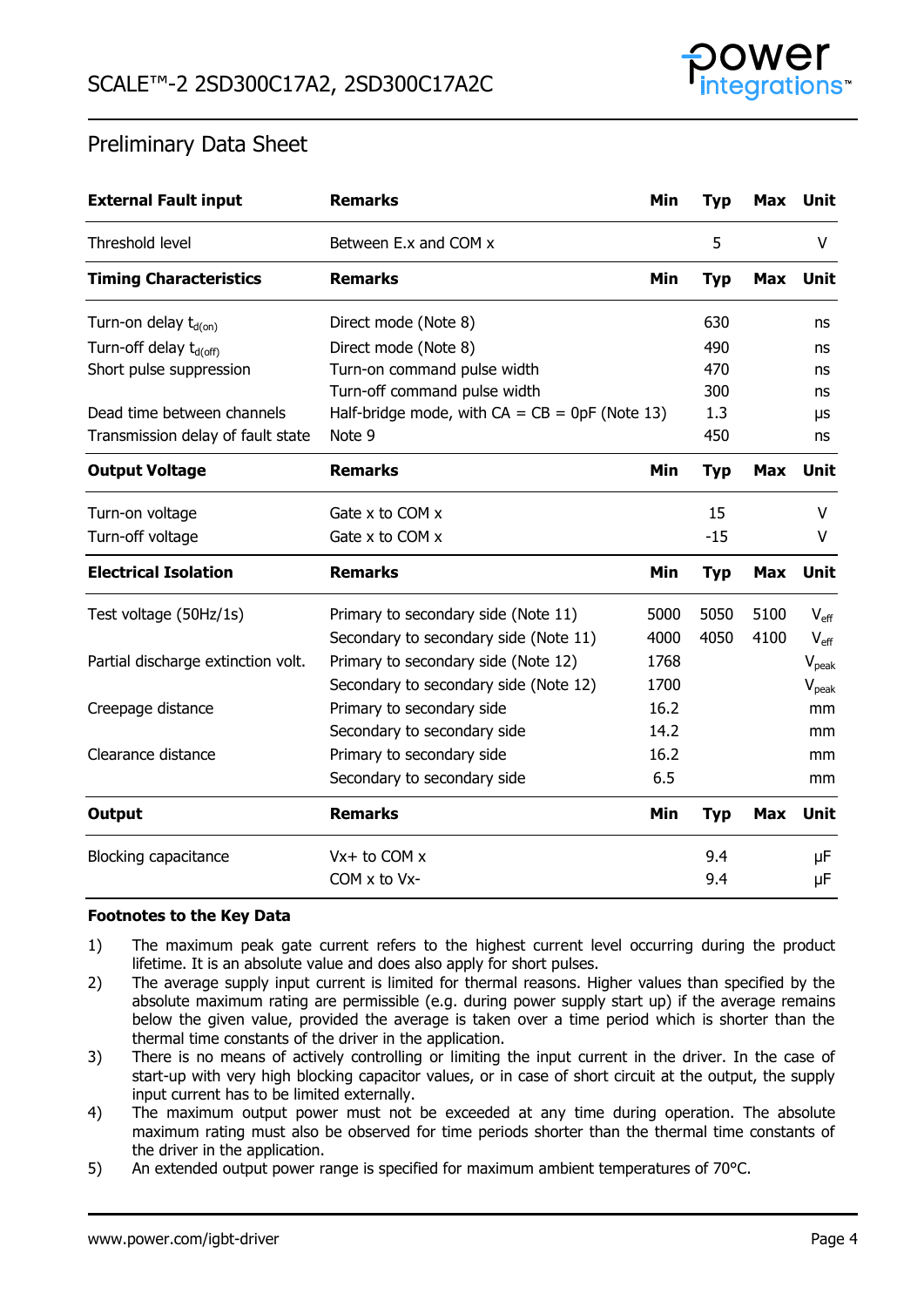

- 6) Undervoltage monitoring of the primary-side supply voltage ( $V_{DD}$  to GND). If the voltage drops below this limit, a fault is transmitted to both outputs SOA and SOB and the IGBTs are switched off.
- 7) Undervoltage monitoring of the secondary-side supply voltage (Vx+ to COM x and COM x to Vx- which correspond with the approximate turn-on and turn-off gate-emitter voltages). If the corresponding voltage drops below this limit, the IGBT is switched off and a fault is transmitted to the corresponding SOx output on the primary side.
- 8) The delay time is measured between 50% of the input signal and 10% (turn-on) or 90% (turn-off) of the corresponding output.
- 9) Transmission delay of fault state from the secondary side to the primary status output.
- 10) The blocking time sets a minimum time span between the end of any fault state and the start of normal operation (remove fault from pin SOx). The value of the blocking time is programmed on the driver and cannot be modified externally.
- 11) HiPot testing (= dielectric testing) must generally be restricted to suitable components. This gate driver is suited for HiPot testing. Nevertheless, it is strongly recommended to limit the testing time to 1s slots as stipulated by EN 50178. Excessive HiPot testing at voltages much higher than  $1200V_{AC(eff)}$ may lead to insulation degradation. No degradation has been observed over 1min. testing at  $5000V_{AC(eff)}$ . The transformer of every production sample shipped to customers has undergone 100% testing at the given value for 1s.
- 12) Partial discharge measurement is performed in accordance with IEC 60270 and isolation coordination specified in EN 50178. The partial discharge extinction voltage between primary and either secondary side is coordinated for safe isolation to EN 50178.
- 13) The dead time is measured between 50% voltage swing of the gate-emitter voltage which is turned off and 50% voltage swing of the gate-emitter voltage which is turned-on.
- 14) The storage temperature inside the original package (1) or in case the coating material of coated products may touch external parts (2) must be limited to the given value. Otherwise, it is limited to 90°C.
- 15) The component surface temperature, which may strongly vary depending on the operating condition, must be limited to the given value for coated driver versions to ensure long-term reliability of the coating material.

# **RoHS Statement**

Based on Annex II and III of the European Directive 2011/65/EC of 08 June 2011 on the restriction of the use of certain hazardous substances in electrical and electronic equipment (RoHS), we are stating that the products described in this datasheet do not contain lead (Pb), mercury (Hg), hexavalent chromium (Cr VI), cadmium (Cd), polibrometo of biphenyl (PBB) or polibrometo diphenyl ether (PBDE ) in concentration exceeding the restrictions set forth in Annex II of 2011/65/EC under consideration of applicable exemptions as listed in Annex III of 2011/65/EC.

# **Legal Disclaimer**

The statements, technical information and recommendations contained herein are believed to be accurate as of the date hereof. All parameters, numbers, values and other technical data included in the technical information were calculated and determined to our best knowledge in accordance with the relevant technical norms (if any). They may base on assumptions or operational conditions that do not necessarily apply in general. We exclude any representation or warranty, express or implied, in relation to the accuracy or completeness of the statements, technical information and recommendations contained herein. No responsibility is accepted for the accuracy or sufficiency of any of the statements, technical information, recommendations or opinions communicated and any liability for any direct, indirect or consequential loss or damage suffered by any person arising therefrom is expressly disclaimed.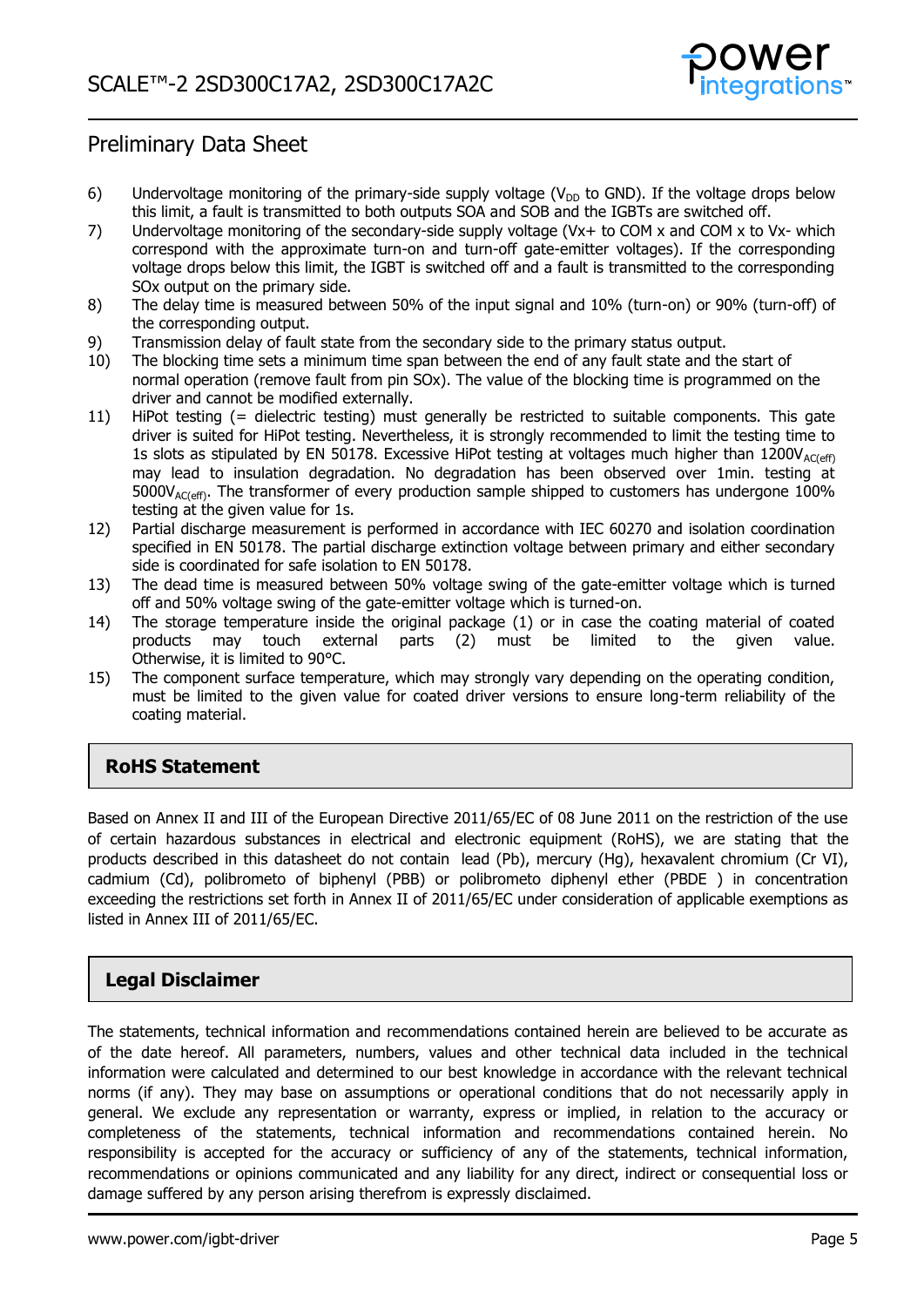

## **Ordering Information**

Our international terms and conditions of sale apply.

| <b>Type Designation</b>     | <b>Description</b>                                                                                                                                   |
|-----------------------------|------------------------------------------------------------------------------------------------------------------------------------------------------|
| 2SD300C17A2<br>2SD300C17A2C | Dual-channel SCALE-2 driver core (PCB thickness: 1.55mm, lead free)<br>Dual-channel SCALE-2 driver core (PCB thickness: 1.55mm, lead free, conformal |
|                             | coating)                                                                                                                                             |

Product home page: [www.power.com/igbt-driver/go/2SD300C17](http://www.power.com/igbt-driver/go/2SD300C17)

Refer to [www.power.com/igbt-driver/go/nomenclature](http://www.power.com/igbt-driver/go/nomenclature) for information on driver nomenclature

### **Information about Other Products**

#### **For other drivers, product documentation, and application support**

Please click: [www.power.com](http://www.power.com/)

© 2009…2018 Power Integrations Switzerland GmbH. All rights reserved. We reserve the right to make any technical modifications without prior notice. Version 4.0 from 2018-02-09